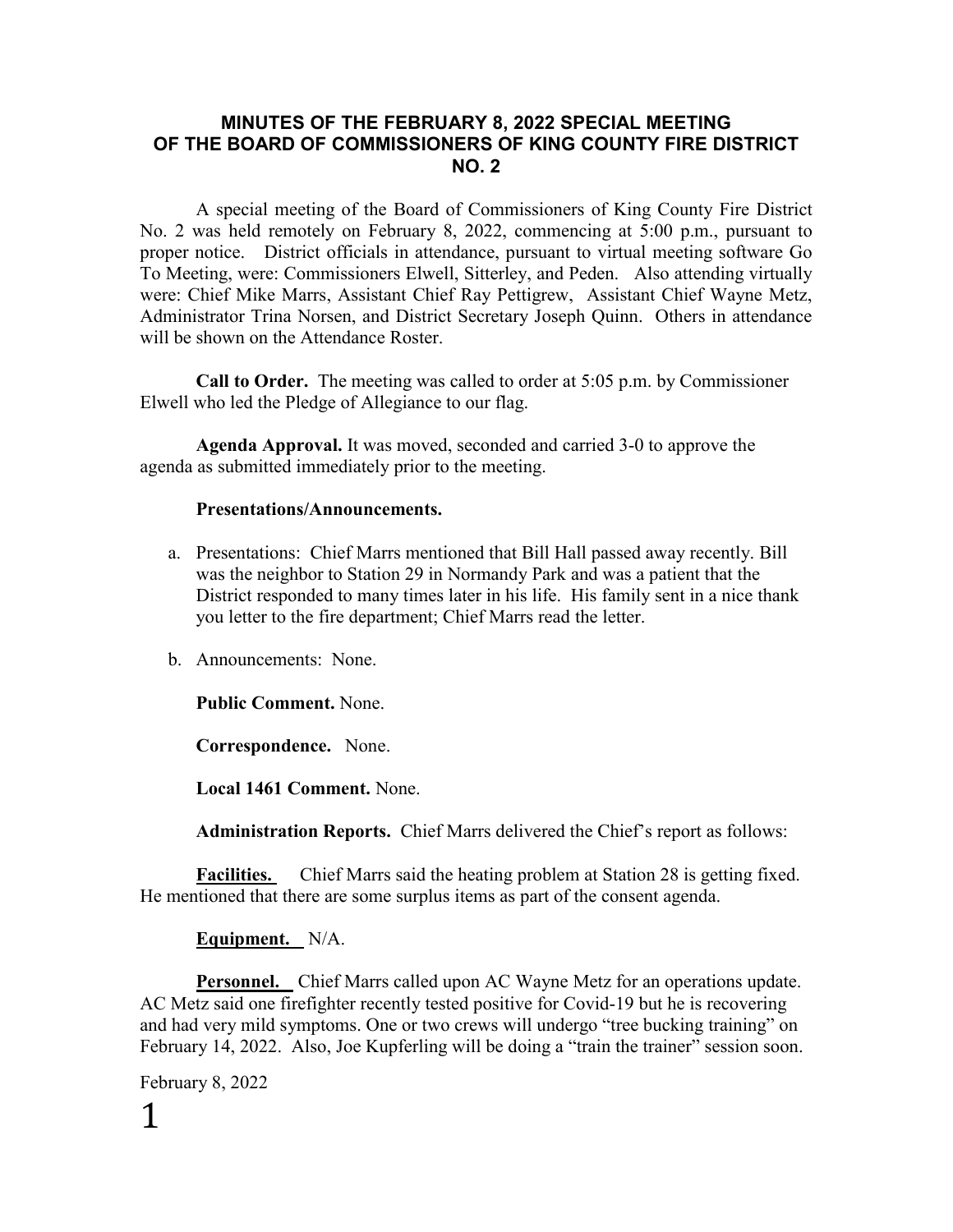He mentioned that one firefighter was undergoing surgery and might be on light duty for some time. Chief Metz also discussed hiring and interview schedules. There is an academy upcoming, and that will be completed in the August-September time frame. He also mentioned some supply chain issues related to buying bunker gear for firefighter personnel but said this is nothing that the District cannot handle. Commissioner Elwell asked a question about a recruit who tested positive for Covid-19 as to whether that person can graduate with his class from the academy. Chief Metz said that the training consortium chief indicated that it should still be possible and that the other four recruit classmates will help him to catch up. He may miss one live fire training evolution but can make it up in time.

**Events.** Chief Marrs said the Covid-19 case count is steeply declining, but numbers are still higher than desirable. We continue to see Covid patients daily, he said. A firefighter tested positive Saturday and is in quarantine. The voluntary daily testing program is working well. Dr. Rea is still recommending the wearing of N95 masks with all patients as a precaution. Hospitalizations and deaths are not decreasing yet but have stopped increasing.

Chief Marrs reported on the status of the King County Superior Court vaccine mandate litigation, in which the religious exemption process of the employers was being challenged. He said the plaintiffs' attorney withdrew the complaint without prejudice.

Chief Marrs said the state audit is almost done, but an exit conference will probably be scheduled for a March meeting.

**Consent Agenda.** The Consent Agenda, all of which was approved 3-0, upon a motion made by Commissioner Sitterley and seconded by Commissioner Peden, consisted of the Chief's Report, the meeting minutes of the special meeting of January 25, 2022, and a declaration of surplus property that is damaged or obsolete, so not serviceable for operations. Attorney Quinn advised that, when selling surplus property to district personnel it is always advisable to ensure that fair market value is received; Trina Norsen confirmed that she checked that and made sure that the price for the cellular telephone was equal to fair market value.

## **Unfinished Business.** None.

## **New Business. Motion: Permanent Appointment for Five Firefighters.**

Commissioner Sitterley moved, and Commissioner Peden seconded, a motion to appoint Ashley Harshell, Ethan Stuart, Austen Tschernega, Robert Lenaburg and Matthew Margot to permanent firefighter positions effective February 1, 2022 upon the completion of the one-year probationary period. Motion carried, 3-0. Chief Marrs mentioned that the probationary period will be 18 months from now on. A question was

February 8, 2022 2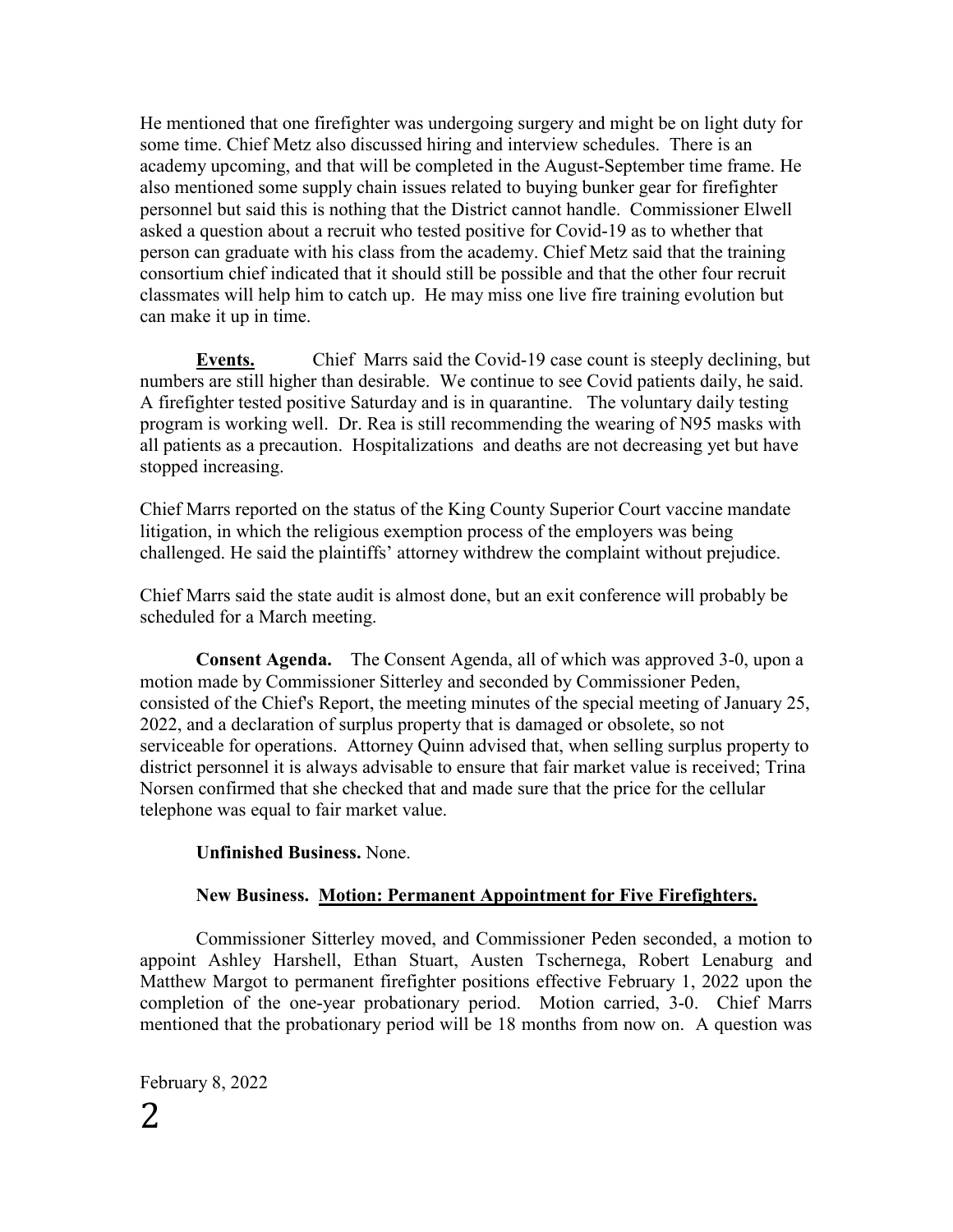asked about the order of seniority, and Trina Norsen clarified that the firefighters listed above are in fact listed in order of seniority.

**Executive Session:** Chair Elwell announced an executive session at 5:25 p.m., estimated at 30 minutes, for the purpose of reviewing the performance of a public employee pursuant to RCW 42.30.110 (1) (g). The session concluded at 5:55 p.m. and the Board returned to open session.

**Good of the Order.** Attorney Quinn mentioned that he and Eric Quinn are planning a Municipal Roundtable in late March, and due to a question asked by Chief Marrs, Quinn said they will certainly consider doing this through a Zoom meeting.

**Adjournment.** Pursuant to motion, the meeting was adjourned at 6:01 p.m.

**Attachments.** Attached to these Minutes are copies of:

- 1. the Meeting Notice
- 2. the Meeting Agenda
- 3. the Attendance Roster
- 4. letter from the family of Bill Hall
- 5. surplus property declaration and list.

Minutes Approved: February 22, 2022.

!}//**//** [\\_\\_\\_\\_\\_\\_\\_\\_\\_\\_\\_\\_\\_\\_\\_\\_\\_\\_\\_\\_\\_\\_\\_\\_\\_](https://na4.documents.adobe.com/verifier?tx=CBJCHBCAABAACVTiTOE1a1a-O-65A6vQt7Ljdr96DRJ4) Chris Elwell (Feb 23, 2022 07:16 PST)

Chris Elwell Chairman

Joseph F. Quinn (Feb 22, 2022 18:56 PST)

Joseph F. Quinn, District Secretary Ted Sitterley Commissioner

> Reve Rudy Peden (Feb 23, 2022 21:00 PST)

Rudy Peden Commissioner

February 8, 2022 3

Attest:

Joseph F. Quinn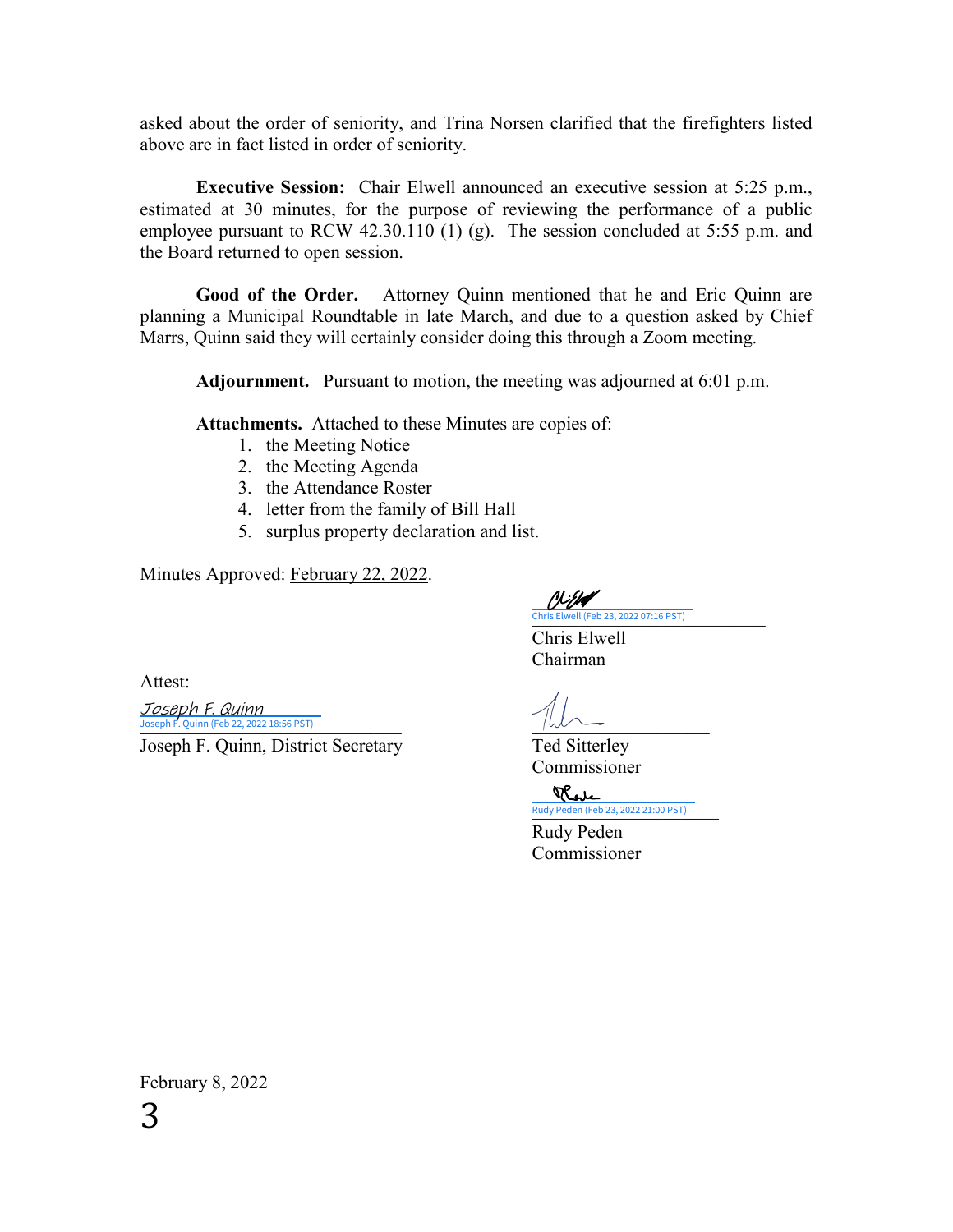# Minutes of the 2/8/2022 Board Meeting

Final Audit Report 2022-02-24

| Created:        | 2022-02-23                                   |
|-----------------|----------------------------------------------|
| By:             | Trina Norsen (tnorsen@king2fd.org)           |
| Status:         | Signed                                       |
| Transaction ID: | CBJCHBCAABAACVTiTOE1a1a-O-65A6vQt7Ljdr96DRJ4 |
|                 |                                              |

# "Minutes of the 2/8/2022 Board Meeting" History

- **D** Document created by Trina Norsen (tnorsen@king2fd.org) 2022-02-23 - 1:47:17 AM GMT
- Document emailed to Chris Elwell (celwell@king2fd.org) for signature 2022-02-23 - 1:48:09 AM GMT
- Document emailed to Ted Sitterley (ted.sitterley@us.belfor.com) for signature 2022-02-23 - 1:48:09 AM GMT
- Document emailed to Rudy Peden (firesta33@yahoo.com) for signature 2022-02-23 - 1:48:09 AM GMT
- Document emailed to Joseph F. Quinn (joequinn@firehouselawyer.com) for signature 2022-02-23 - 1:48:09 AM GMT
- **Email viewed by Ted Sitterley (ted.sitterley@us.belfor.com)** 2022-02-23 - 2:12:29 AM GMT
- $\mathscr{O}_\bullet$  Document e-signed by Ted Sitterley (ted.sitterley@us.belfor.com) Signature Date: 2022-02-23 - 2:12:56 AM GMT - Time Source: server
- **Email viewed by Joseph F. Quinn (joequinn@firehouselawyer.com)** 2022-02-23 - 2:55:24 AM GMT
- $\mathscr{O}_\bullet$  Document e-signed by Joseph F. Quinn (joequinn@firehouselawyer.com) Signature Date: 2022-02-23 - 2:56:06 AM GMT - Time Source: server
- **Email viewed by Rudy Peden (firesta33@yahoo.com)** 2022-02-23 - 6:48:48 AM GMT
- **Email viewed by Chris Elwell (celwell@king2fd.org)** 2022-02-23 - 3:16:14 PM GMT